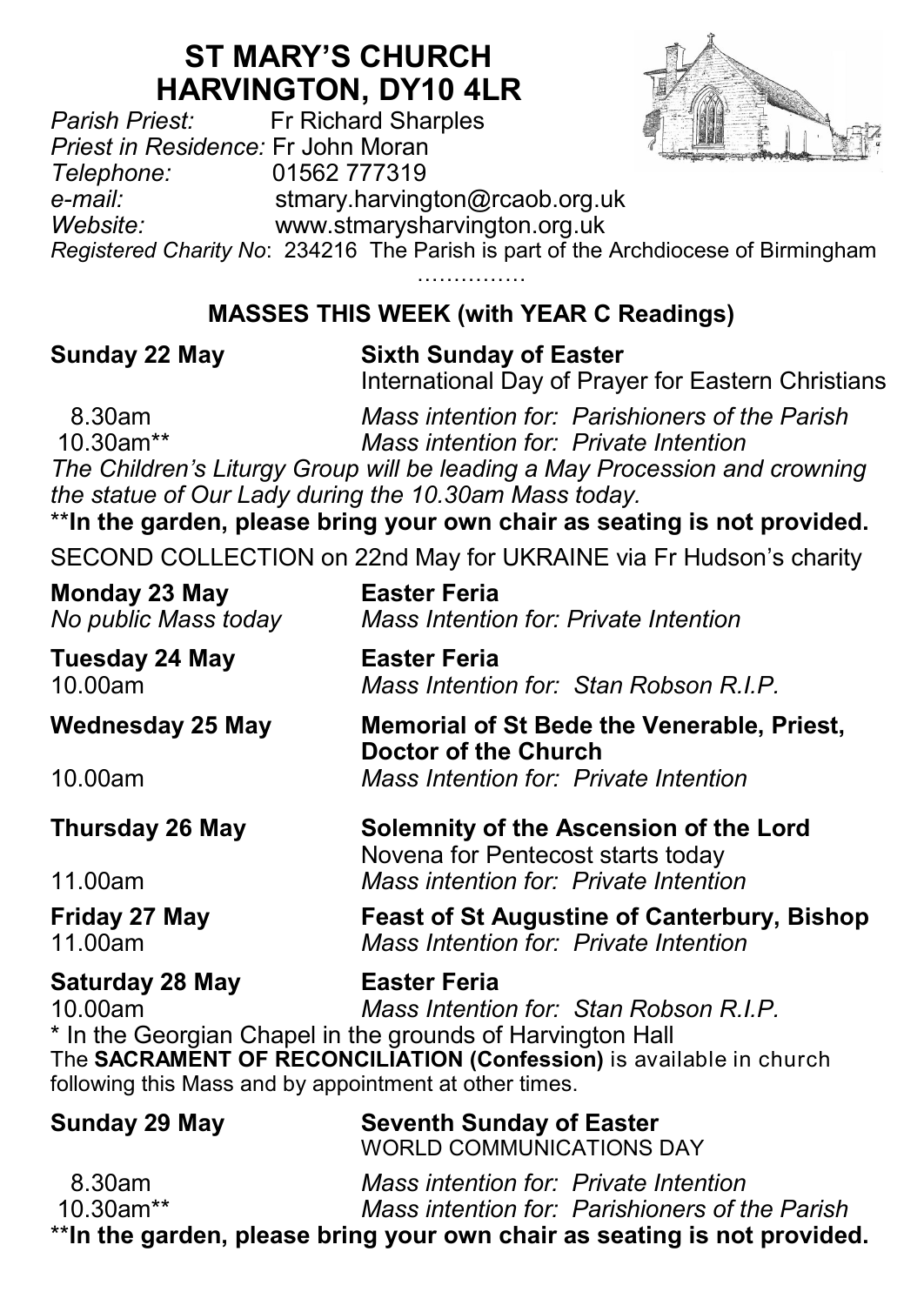**Anniversaries in May:** Rev Samuel Smallman (1613), George Griffin (1919), Anne Mary Hailes (1924), Rev Thomas Bagnall (1973), Rev Joseph Lacy (1978), Harold Sanders (1981), Teresa Fry (1985), Yvonne Beesley (1994), Raymond Doherty (2001), Jennifer Thompson (2002), Robert Hildebrandt (2002), Lynda Frith (2003), Joyce Jordan (2007), Edward Anthony (2007), Alicia Cox (2010), Patricia Godwin (2011). Marjorie Purcell (2014), Caroline Clist (2017).

……………………………………………………………………. **In your prayers please remember parishioners and friends who are sick:**  Deirdre Brookes, Kathleen Clark, Liz & Lionel Cornish, Bob & Shirley Grant, Jane & Peter Handley, Siward James-Moore, Bernard Millard, John & Ellen Mottram, John & Patricia Newton, Ann Parrish, Clare Saich, Karen Wright. ………...……………………...

HANK YOU

… for all your offerings and donations. They are always gratefully received.  **Contributions to the Parish: 9-16 May**

| $\gamma_{\infty}$ | Contributions to the Parish: 9-16 May |         |  |
|-------------------|---------------------------------------|---------|--|
|                   |                                       |         |  |
|                   |                                       | £97.50  |  |
|                   |                                       | £109.60 |  |

If you would prefer to make regular donations via Direct Debit, forms are available from the table in the porch. Please complete and either hand to Fr John or post through his house letterbox.



**OFFERTORY DONATIONS** are no longer collected in the pews. If you wish to make a donation on **SUNDAYS** please place your offering in the 'bin' on the porch table. On **OTHER DAYS OF THE WEEK** offerings may be placed **in the basket on the sanctuary step in front of the altar.** 



## **WELCOME TO ST MARY'S!**

Whilst there is no legal requirement to wear a face covering the government suggests that we still 'Consider wearing a face covering in crowded and enclosed spaces'. In addition, if members of the congregation would like to ensure social distancing they may use a 'Please Leave Space' sign (available in the porch) and place it on the seat beside them in their pew.

………………………………………….

**PARISH SAFEGUARDING OFFICER:** Valerie Nolan,

sg.stmary.harvington@rcaob.org.uk

If you would like to speak to someone about Diocesan safeguarding and the Church's work, please call 0121 230 6240.

If you would like to speak to someone independent of the Church you can contact the NSPCC on 0808 800 5000.

**PARISH HEALTH & SAFETY OFFICER**: Peter Boszko,

hs.stmary.harvington@rcaob.org.uk

**EMERGENCY EXIT:** This is via the sacristy and through the house.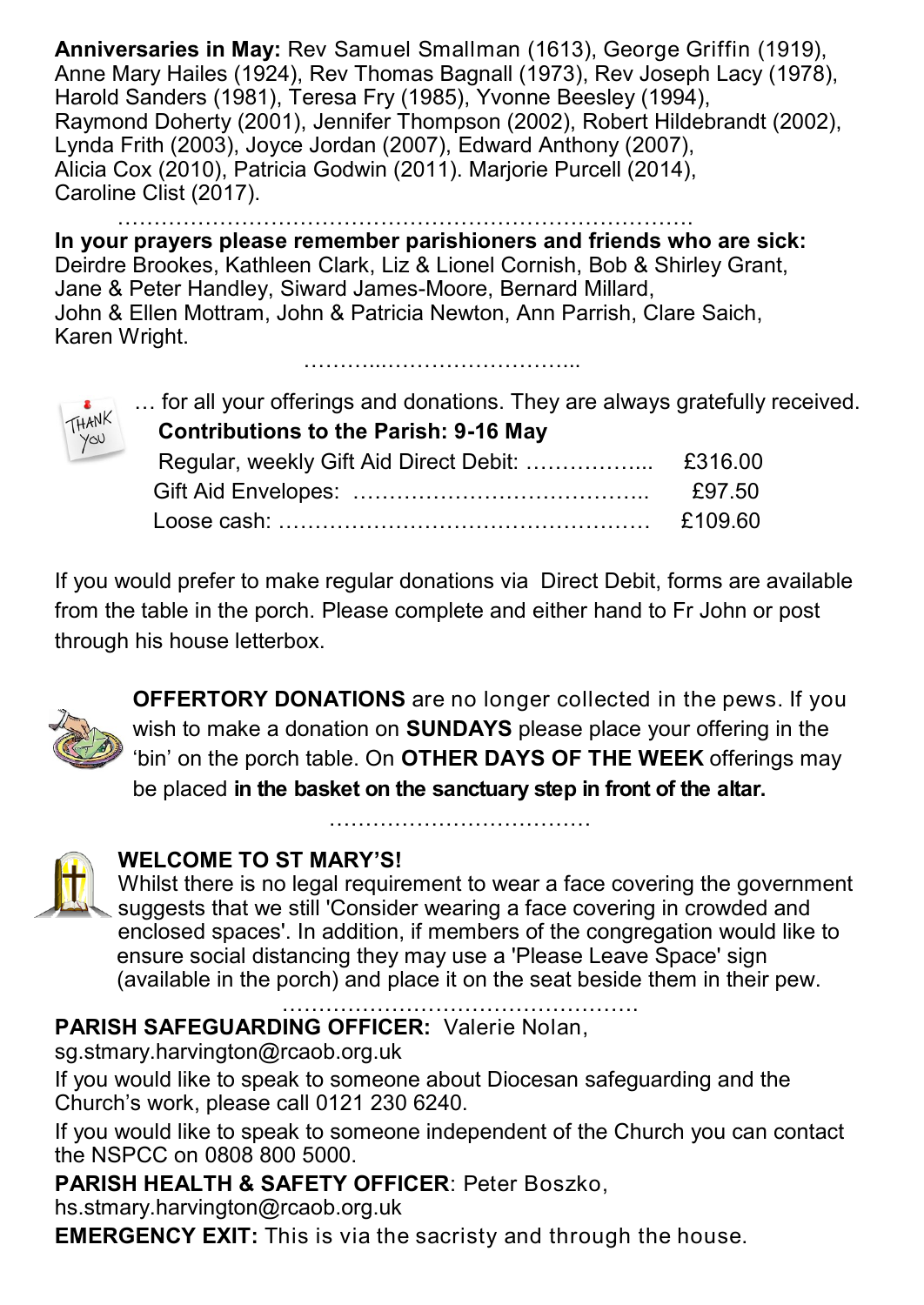

**PENTECOST** will be celebrated on Sunday 5 June 2022, fifty days after Easter Sunday. It commemorates the descent of the Holy Spirit upon Our Lady and the Apostles. **ARCHBISHOP BERNARD** invites us to join him in praying a **novena from Ascension to Pentecost:**

## **'THAT GOD MAY RAISE US UP'**

*Now as he blessed them, he withdrew from them and was carried up to heaven. (Lk 24:51)* Lift us up with you, Lord Jesus Christ,

from the sickness, suffering, fear and grief of these last months.

Bless all that your body, the Church, has achieved through her worship of

God and her care of God's children.

Renew the Holy Spirit among us,

that, sent like your apostles, to the people of our diocese,

all may contribute to the proclamation of God's word

and to the growth of God's kingdom.

#### Amen \_\_\_\_\_\_\_\_\_\_\_\_\_\_\_\_\_\_\_\_\_\_\_\_\_\_\_\_\_\_\_\_\_\_\_\_\_\_\_\_\_\_\_\_\_\_\_\_\_\_\_\_\_\_\_\_\_\_\_\_\_\_\_\_

... to be held in the garden of the Priest's House here at St Mary's during the afternoon of **Saturday 25th June.** Please email the parish Summer Fete office (stmary.harvington@rcaob.org.uk) with offers of help. All hands to the pump please!



Have you seen the amazing list of prizes that could be won in the **RAFFLE** to be drawn at the end of the Fete? There are illustrations of the prizes in the church porch and some are listed on the tickets. Since they were printed, the Severn Valley Railway have donated a valuable Family Travel Voucher. This, and all the generously donated

prizes, can be won with by buying a £1 raffle ticket! Please take as many books of tickets as you are able to sell to family, friends, neighbours and colleagues and, of course, yourselves! **Please place completed stubs and payments in an envelope and post in the labelled bin available on Sundays or in the Offertory basket on other days. Please do not post loose cash and stubs in the bin or basket** as putting payments in envelopes with the stubs makes it easier for us to match the stubs with the money paid in.

…………………………………………………………………………………….



The **CRAFT GROUP** meet fortnightly on **Wednesdays at 1.30pm at Rowberry's Tea Rooms.** Their ongoing project is creating cross stitch tapestry cushions for the church pews. Other crafts are worked too and the Group make items to sell at the Autumn Craft Sale at St Mary's. The next two meetings are on **Wednesday 25th May and** 

**Wednesday 8th June**. Even if you have never been to one of these Craft Group meetings before, come along on Wednesday and try your hand at a new skill as well as meet and make friends. You will be warmly welcomed!